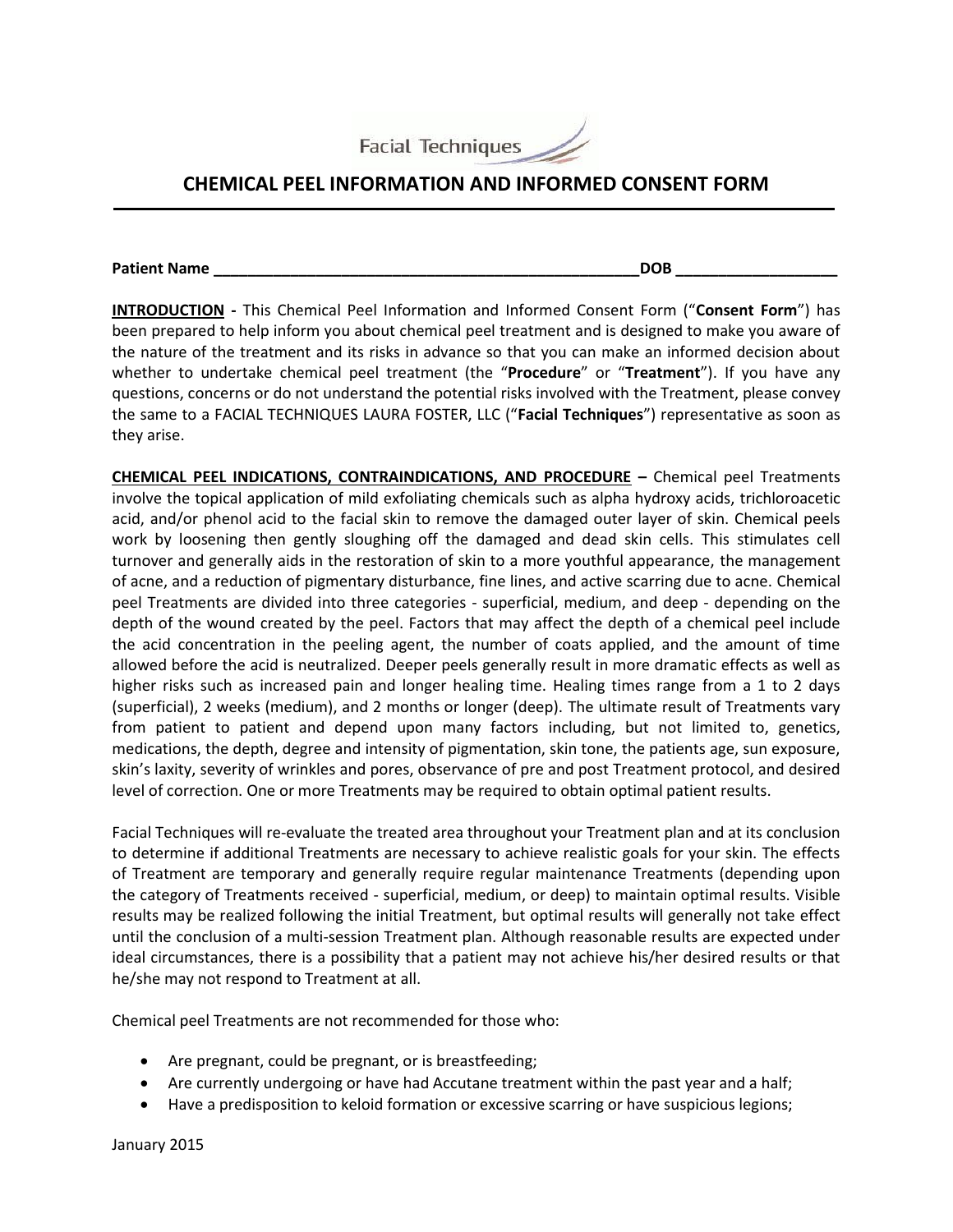- Have used tetracycline, minocycline, doxycycline, or erythromycin within 1 month preceding Treatment;
- Have a history of vitiligo, scleroderma, collagen disorders, psoriasis, or keloid formation;
- Have had or currently have skin cancer and are undergoing radiation treatment;
- Have an active skin infection or skin disease in the treatment area;
- Have a history of disease which may be stimulated by heat, such as Herpes simplex in the treatment site;
- Have a tattoo or permanent makeup in the treatment area;
- Suffer from blood coagulopathy, excessive bleeding or bruising, or have a history of deep vein thrombosis;
- Are prone to allergic reaction;
- Use blood thinning agents (Coumadin, corticosteroids, aspirin or aspirin containing products, chronic use of NSAIDs);
- Have a heart condition or a family history of heart problems;
- Have recently undergone other facial resurfacing procedures or injections; or
- Have unrealistic expectations.

Prior to undergoing Treatment, you must inform Facial Techniques of all your medical conditions, both existing and past, and all medications you have recently taken or plan to take.

**SIDE EFFECTS** – It should be expected that the patient will experience some common side effect both during and after the Treatments. Those common, short-term side effects include, but are not limited to discomfort/pain, redness (erythema) and swelling (edema), crusting, scabbing, itching/dryness, increased skin sensitivity, burning (similar to a sunburn), blisters, increased sensitivity to the sun, peeling/flaking, acne or milia formation, and Herpes simplex (cold sores) reactivation may result in treated areas that have previously been infected with the virus. Most of the common, short-term side effects resolve themselves between a few days to a couple of months or more depending on the depth of the peel Treatment(s) and the patient's adherence to pre and post Treatment care guidelines. Other less common side effects include, but are not limited to, bleeding, oozing of clear fluid, crusting or scabbing from clear fluid or blood, blisters, burns, scarring which could lead to loss of pigment ("hypopigmentation) in the scarred area, and transient pigment changes such as hypopigmentation (lightening of the skin) and/or hyperpigmentation (darkening of the skin) at the Treatment site. In rare instances, the Treatments and resulting blisters, burns or lesions may result in infection of the wound. Should you experience signs of infection, consult your physician immediately. Furthermore, eye injuries may result from chemicals getting directly into the eyes. However, your eyes will be covered with protective goggles and should remain closed during the Treatments. The above-referenced list is not meant to be inclusive of all possible side effects, risks, and complications associated with Treatment as there are both known and unknown side effects associated with chemical peel skin resurfacing. It is imperative that patients adhere to all pre and post-Treatment guidelines in order to lessen the likelihood or severity of side effects and complications and to maximize results.

My signature below signifies that I am not pregnant or nursing and that I am not aware of any existing medical conditions which prohibits me from undergoing the Treatment. I also represent that I have informed Facial Techniques of all pertinent information concerning my medical history and medications.